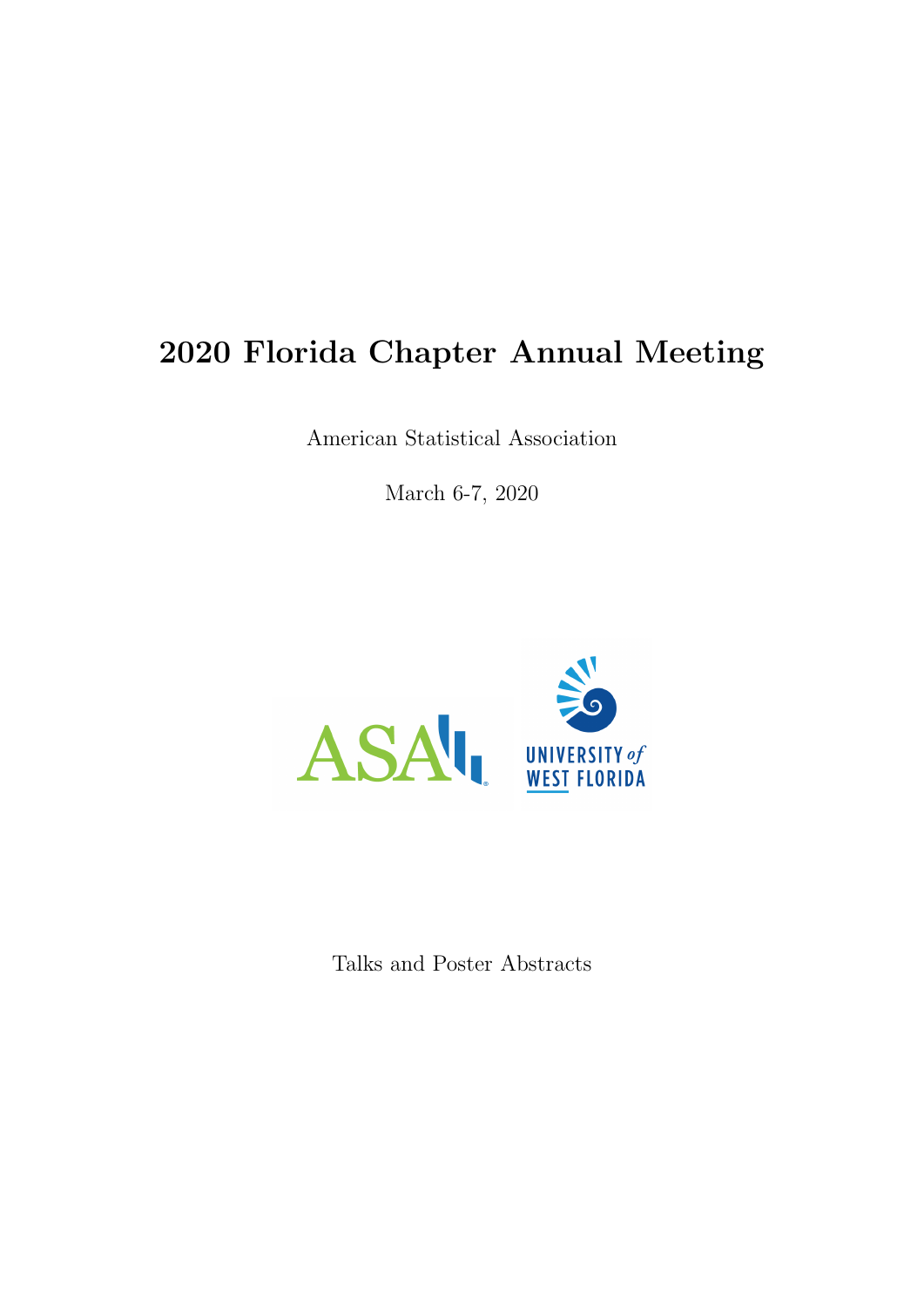## Welcome University of West Florida, March 6-7, 2020

We are pleased to welcome you to the City of Pensacola, the University of West Florida, and the 2020 ASA FL Chapter Annual Meeting.

We are very pleased and honored to have a great panel of speakers and attendees this year. We would like to thank our Keynote, Invited, and Workshop speakers for agreeing to take time out of their busy schedules to give us their perspectives on a broad-ranging set of topics.

We would like to thank the UWF Academic Affairs, Hal Marcus College of Science and Engineering, the Department of Mathematics and Statistics, Office of Undergraduate Research, Usha Kundu - MD College of Health, and Florida Chapter of the ASA for sponsoring this event. Finally, kudos to the members of the Organizing Committee for making this event a Success!

Pensacola is the site of the first Spanish settlement within the borders of the continental United States in 1559, predating the establishment of St. Augustine by 6 years, although the settlement was abandoned due to a hurricane and not reestablished until 1698. Pensacola is a seaport on Pensacola Bay, which is protected by the barrier island of Santa Rosa and connects to the Gulf of Mexico. A large United States Naval Air Station, the first in the United States, is located southwest of Pensacola near Warrington; it is the base of the Blue Angels flight demonstration team and the National Naval Aviation Museum. The main campus of the University of West Florida is situated north of the city center. It is nicknamed "The City of Five Flags", due to the five governments that have ruled it during its history: the flags of Spain (Castile), France, Great Britain, the United States of America, and the Confederate States of America. Other nicknames include "World's Whitest Beaches" (due to the white sand of Florida panhandle beaches), "Cradle of Naval Aviation", "Western Gate to the Sunshine State", "America's First Settlement", "Emerald Coast", "Red Snapper Capital of the World", and "P-Cola".

We hope you will all have enough time and opportunity during your stay here to sample the fantastic things that Pensacola and the Northwest Florida to offer.

Once again, welcome to UWF - Pensacola!

The Organizing Committee The 2020 ASA Florida Chapter Meeting